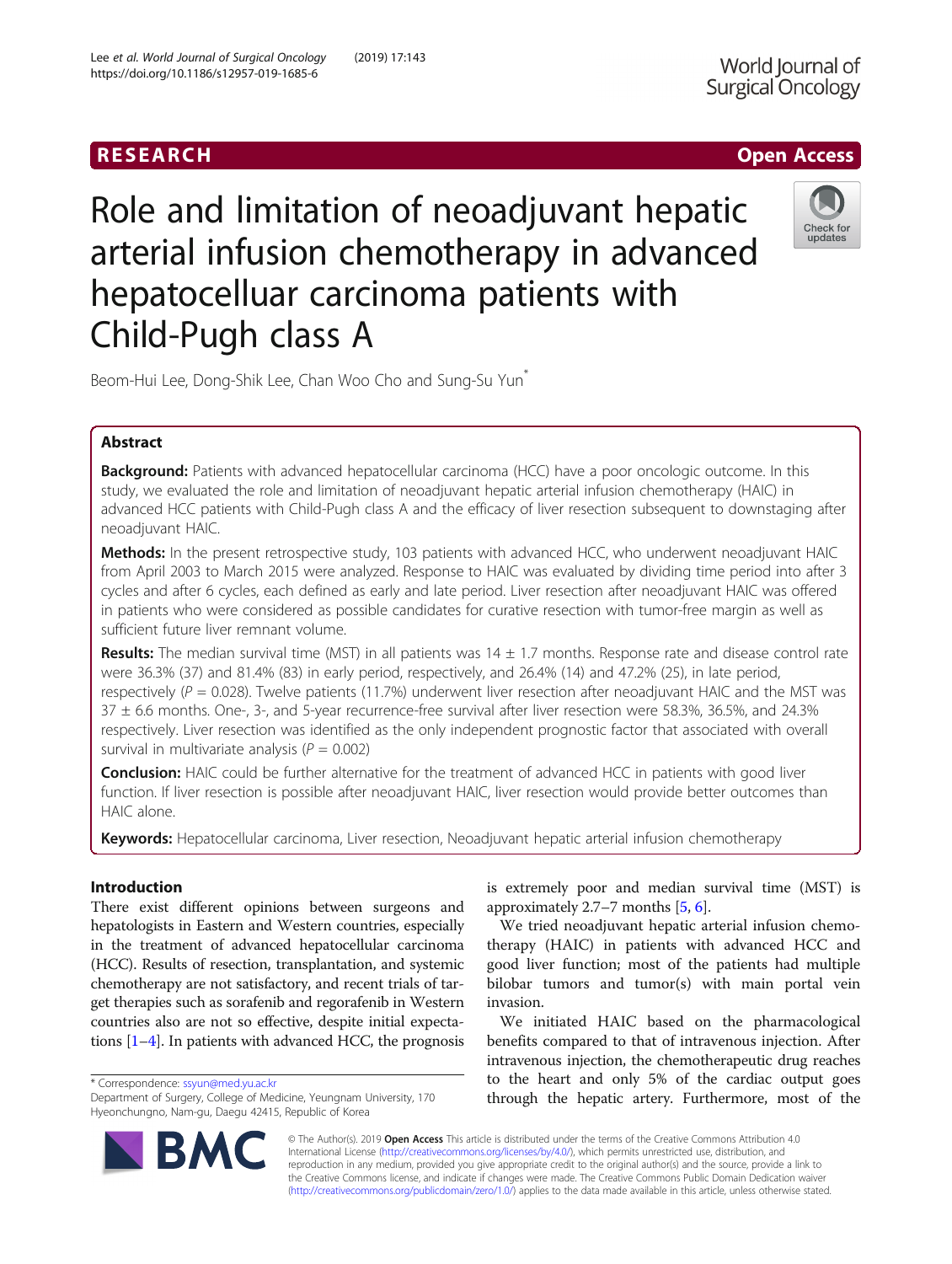drugs lose more than 50% of their efficacy after 1 cycle of systemic circulation [[7](#page-5-0)–[10](#page-5-0)]. On the other hand, HAIC is more effective than intravenous chemotherapy because of its first-pass metabolism and topical accumulation of chemotherapeutic agents in the liver [[7](#page-5-0), [11,](#page-5-0) [12\]](#page-5-0). Fortunately, it is already demonstrated that HAIC in patients with advanced HCC resulted in the favorable response rate  $(RR)$  and survival benefits  $[5, 9, 13, 14]$  $[5, 9, 13, 14]$  $[5, 9, 13, 14]$  $[5, 9, 13, 14]$  $[5, 9, 13, 14]$  $[5, 9, 13, 14]$  $[5, 9, 13, 14]$  $[5, 9, 13, 14]$ .

In this study, we evaluated the role and limitation of neoadjuvant HAIC in advanced HCC patients with Child-Pugh class A and the efficacy of liver resection subsequent to downstaging after HAIC.

#### Methods

#### Patients

From April 2003 to March 2015, 136 patients with advanced HCC underwent neoadjuvant HAIC at our institution. HAIC was performed in preserved functional liver reserved with Child-Pugh class A and in patients with advanced HCC according to the Barcelona Clinic Liver Cancer guideline. In this retrospective study, patients with serious comorbidities such as cardiopulmonary insufficiency or other medical condition, or concurrent malignant tumor were excluded. Patients who did not undergo more than 3 cycles of HAIC were also excluded. After exclusion, a total of 103 patients was analyzed in this study. This study was approved by the Institutional Review Board of Yeungnam University Medical Center, Daegu, Republic of Korea (IRB no. 2018-12-016-001).

#### Treatment protocol

HAIC was performed via a port system inserted through a femoral artery in a subcutaneous pocket in the right thigh. The patients were treated with 5-fluorouracil (5- FU, JW Pharmaceutical, Seoul, Korea, 750 mg/m<sup>2</sup>) for 2 h and cisplatin (JW Pharmaceutical, Seoul, Korea, 25 mg/m<sup>2</sup> ) for 1 h from day 1 to 4. Chemotherapeutic agents were repeatedly administrated every 4 weeks after evaluating the adverse effects of HAIC. Intravenous hydration with antiemetic treatment was performed before and after cisplatin infusion to prevent cisplatin-induced nephrotoxicity.

The response to HAIC was evaluated after 3 and 6 cycles. The early period response was defined as after 3 cycles of HAIC, and the late period response was defined as after 6 cycles of HAIC. The tumor response was evaluated by contrast-enhanced computed tomography and tumor marker after every 3 cycles of HAIC. Radiologic response to treatment was assessed by Modified Response Evaluation Criteria in solid tumors and classified as complete response (CR), partial response (PR), stable disease (SD), or progressive disease (PD). The response was defined as the achievement of CR or PR and the disease control was defined as the achievement of CR, PR, or SD. To evaluate biologic tumor response, the alterations in alpha-fetoprotein (AFP) were analyzed based on initial AFP value and AFP value after treatment.

The operability was assessed through multidisciplinary discussions with hepatobiliary surgeon, hepatologist, and radiologist. Liver resection was offered to patients who were considered as the candidates for curative resection with tumor-free margin as well as sufficient future liver remnant volume.

#### Statistical analysis

Continuous variables were expressed as mean with standard deviation. Categorical variables were calculated using the chi-square test and Fisher's exact test. Survival was calculated using the Kaplan-Meier method, and differences between the groups were compared using the log-rank test. Variables associated with survival were evaluated by univariate and multivariate analyses using a Cox proportional hazard model. All statistical analyses were performed using statistical software IBM SPSS version 21.0 (IBM Co., Armonk, NY, USA). Statistical significance was defined as a P value of less than 0.05.

#### Results

#### Baseline characteristics of the patients

The baseline characteristics of the patients are summarized in Table [1](#page-2-0). The mean age of the patients was 53.7 ± 9.0 years and 93 patients (90.7%) were male. The most common etiology for HCC was hepatitis B virus (77.7%) and the second was alcohol (7.7%). The number of patients with bilobar HCC or portal vein tumor thrombus (PVTT) was 59 (57.3%) and 69 (67.0%) respectively. Extrahepatic metastasis was identified in 20 (19.4%) patients at the time of enrollment, and lung or lymph nodes were predominant.

#### Comparison of response to HAIC between the early and late period

MST in the patients treated with HAIC was  $14 \pm 1.7$ months. Patients who obtained CR, PR, SD, and PD were 2 (2.0%), 35 (34.3%), 46 (45.1%), and 19 (18.6%) in early period, respectively, and 5 (9.4%), 9 (17.0%), 11 (20.8%), and 28 (52.8%) in late period, respectively. In the early period, RR and disease control rate (DCR) were 36.3% (37) and 81.4% (83), respectively. RR and DCR in the late period were 26.4% (14) and 47.2% (25), respectively. RR in the early period to HAIC was significantly better compared to the late period ( $P = 0.028$ , Table [2\)](#page-2-0).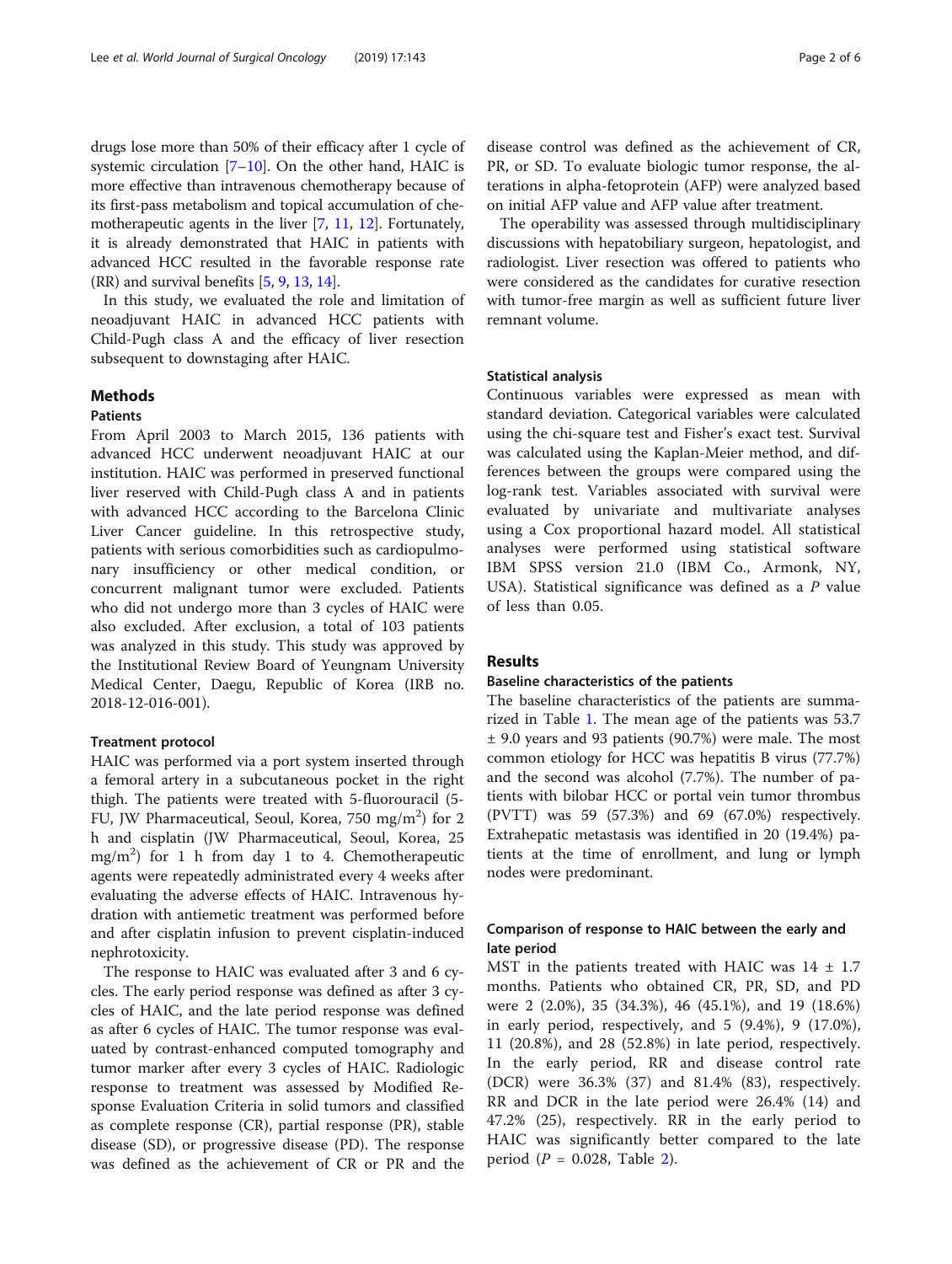hepatitis B, HCV hepatitis C, PT prothrombin time, AFP alpha-fetoprotein, PIVKA-II proteins induced by vitamin K antagonist-II, HCC hepatocellular carcinoma, PVTT portal vein tumor thrombus

#### Liver resection subsequent to downstaging after neoadjuvant HAIC

Twelve (11.7%) patients underwent liver resection after neoadjuvant HAIC. In liver resection after neoadjuvant HAIC group, MST and overall survival (OS) were significantly better compared to HAIC alone group (MST  $37 \pm 6.6$  vs.  $13 \pm 1.4$  months,  $P = 0.002$ , Fig. [1a](#page-3-0)). One-, 3-, and 5-year recurrence-free survival (RFS) were 58.3%, 36.5%, and 24.3% respectively (Fig. [1](#page-3-0)b). The median time to recurrence was  $13 \pm 7.4$  months. Five patients had bilobar HCC, 10 patients had PVTT, and 1 patient had both bilobar HCC and PVTT. Extrahepatic metastasis was found in 1 patient and identified as paraaortic lymph node metastasis, and complete remission of the

#### Table 2 Comparison of response between the early and late period response

| Response             | Early period <sup>®</sup><br>(after 3 cycles) | Late period <sup>b</sup><br>(after 6 cycles) | $P$ value |
|----------------------|-----------------------------------------------|----------------------------------------------|-----------|
| <b>CR</b>            | $2(2.0\%)$                                    | 5 (9.4%)                                     |           |
| PR                   | 35 (34.3%)                                    | $9(17.0\%)$                                  |           |
| <b>SD</b>            | 46 (45.1%)                                    | 11 (20.8%)                                   |           |
| PD.                  | 19 (18.6%)                                    | 28 (52.8%)                                   |           |
| $RR (CR + PR)$       | 37 (36.3%)                                    | 14 (26.4%)                                   | 0.028     |
| $DCR (CR + PR + SD)$ | 83 (81.4%)                                    | 25 (47.2%)                                   | 0.492     |

CR complete response, PR partial response, SD stable disease, PD progressive disease, RR response rate, DCR disease control rate

<sup>a</sup>One patient was excluded because there was no sufficient data for evaluating response to treatment

<sup>b</sup>The late period response was evaluated in 53 patients

metastatic lesion after HAIC was recognized. Tumor size reduction and PVTT regression were the main causes of liver resection. The recurrence was identified in 10 patients, and intrahepatic recurrence in 7 patients, systemic recurrence in 2 patients, and both in 1 patient. Details of the patients were summarized in Table [3.](#page-3-0)

Prognostic factors associated with overall survival of HAIC In univariate analysis, OS was associated with total bilirubin level and liver resection. While liver resection was the only independent prognostic factor to be associated with OS in multivariate analysis (hazard ratio, 3.480; 95% confidence interval,  $1.587 - 7.630$ ;  $P = 0.002$ , Table [4\)](#page-4-0).

#### Discussion

There are a few remaining treatment options for patients with advanced HCC. Sorafenib is regarded as the first line therapy for advanced HCC according to BCLC guideline and other molecular target agents such as lenvatinib or regorafenib are considered as effective alternatives [[3\]](#page-5-0). However, MST and RR in patients who treated with sorafenib is unsatisfactory (10.7 months and 2 to 3.3%, respectively) [[4,](#page-5-0) [15\]](#page-5-0). In REFLECT trial, the efficacy of lenvatinib exhibited a limitation because patients with major PVTT and with more than 50% of liver involve-ment were excluded [\[3\]](#page-5-0). In this regard, HAIC is considered as an effective alternative with better RR than sorafenib. There exist a number of studies associated with HAIC in East Asia stating MST and RR in patients treated with HAIC as 6.5 to 14 months and 24 to 52%, respectively [\[7](#page-5-0), [8](#page-5-0), [16](#page-5-0)–[18\]](#page-5-0). In our study, MST and RR were  $14 \pm 1.7$  months and 26.4%, respectively, with values consistent with previous studies.

Liver resection for advanced HCC is still controversial because of high surgical risk, poor prognosis, and difficulty in judging operability although several studies have shown a survival benefit in intermediate or advanced HCC [[19](#page-5-0)–[24](#page-5-0)]. On the contrary, downstaging after

Table 1 Baseline characteristics of patients treated with HAIC

Mean age (years)  $53.7 \pm 9.0$ 

for advanced hepatocellular carcinoma

Characteristic

<span id="page-2-0"></span>

| Lee et al. World Journal of Surgical Oncology (2019) 17:143 | Page 3 of 6 |
|-------------------------------------------------------------|-------------|

| Gender, male                                  | 93 (90.3%)        |  |  |
|-----------------------------------------------|-------------------|--|--|
| Etiology                                      |                   |  |  |
| <b>HBV</b>                                    | 80 (77.7%)        |  |  |
| <b>HCV</b>                                    | 4 (3.9%)          |  |  |
| Alcohol                                       | 8 (7.7%)          |  |  |
| Others                                        | 11 (10.7%)        |  |  |
| Preoperative laboratory test                  |                   |  |  |
| Total bilirubin (mg/dL)                       | $1.1 \pm 0.6$     |  |  |
| PT (%)                                        | $92.7 \pm 16.0$   |  |  |
| Albumin (g/dL)                                | $3.9 \pm 0.5$     |  |  |
| Platelet count $(x10^3/\mu L)$                | $184.5 \pm 89.4$  |  |  |
| AFP (ng/mL)                                   | 10587.7 ± 25449.0 |  |  |
| PIVKA-II (mAU/mL)                             | 7386.3 ± 19924.9  |  |  |
| Tumor size (mm)                               | $70.9 \pm 39.8$   |  |  |
| Tumor number                                  |                   |  |  |
| Single                                        | 19 (18.4%)        |  |  |
| Multiple                                      | 84 (81.6%)        |  |  |
| <b>Bilobar HCC</b>                            | 59 (57.3%)        |  |  |
| PVTT                                          | 69 (67.0%)        |  |  |
| Extrahepatic metastasis                       | 20 (19.4%)        |  |  |
| Lung                                          | 8 (7.7%)          |  |  |
| Lymph node                                    | 9(8.7%)           |  |  |
| Lung and lymph node                           | $1(1.0\%)$        |  |  |
| Bone                                          | $1(1.0\%)$        |  |  |
| Adrenal gland                                 | $1(1.0\%)$        |  |  |
| HAIC cycle                                    | $5.7 \pm 2.3$     |  |  |
| Previous locoregional treatment<br>35 (34.0%) |                   |  |  |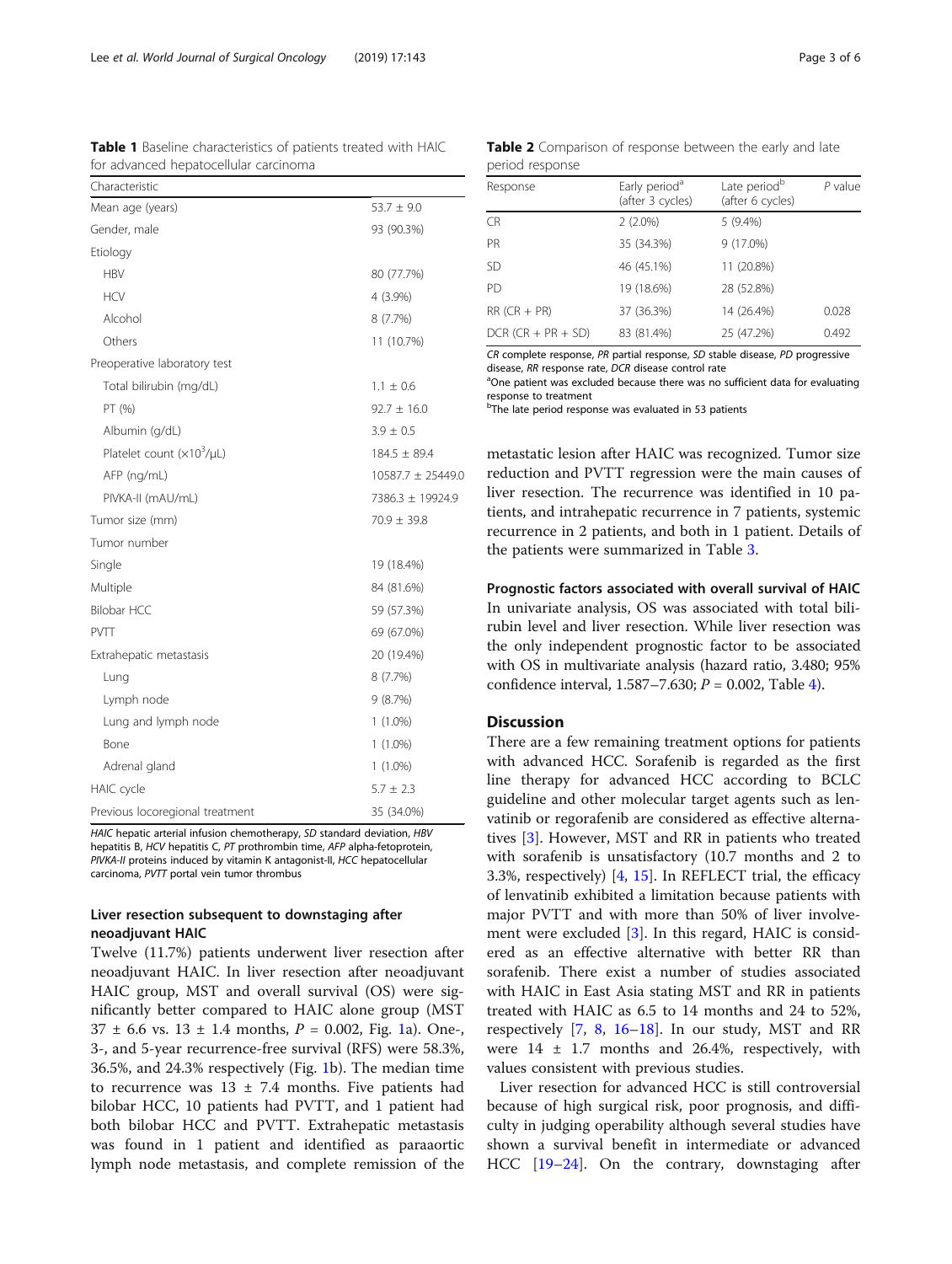<span id="page-3-0"></span>

neoadjuvant HAIC provides an opportunity for the patients who undergo liver resection to obtain better survival outcomes. In our study, 12 patients (11.7%) who underwent liver resection after neoadjuvant HAIC had better OS than patients who underwent HAIC alone. One patient had a postoperative complication of grade III or higher because of postoperative bleeding. However, there were no postoperative morbidity and mortality associated with poor liver function. Several studies have reported survival benefits of liver resection after downstaging using neoadjuvant HAIC or HAIC with radiotherapy [\[16,](#page-5-0) [25,](#page-5-0) [26](#page-5-0)] and exhibited similar results. Considering these acceptable results, liver resection subsequent to downstaging after neoadjuvant treatment

can be regarded as one of the treatment options for patients with advanced HCC and with good liver function. To obtain downstaging of HCC, it is necessary to know whether there is a response to treatment or not as early as possible. In our study, radiologic findings and tumor marker were used for evaluation of response to HAIC after every 3 cycles. In addition, the alteration in AFP level was used for early assessment of response so that we could predict tumor burden and biology. In early period, RR was significantly better than compared to late period (36.3% vs. 26.4%,  $P = 0.028$ ). It was considered that the resistance to HAIC was caused by repeated HAIC. Thus, in patients with both a radiologic response and decreased or normalized tumor markers in the early

Table 3 Profiles of patients who underwent liver resection after neoadjuvant HAIC

| Case           | Gender/age | Etiology   | HAIC cycle     | AFP (initial-<br>preoperative) | Bilobar<br><b>HCC</b> | <b>PVTT</b> | Extrahepatic<br>metastasis | Resection | Margin         | Recurrence<br>(time/site)<br>(months) | Survival time<br>(months) |
|----------------|------------|------------|----------------|--------------------------------|-----------------------|-------------|----------------------------|-----------|----------------|---------------------------------------|---------------------------|
|                | F/73       | <b>HBV</b> | 6              | 3170-99.4                      | No                    | Yes         | Yes (LNs)                  | Minor     | Tumor-free     | No                                    | 81                        |
| 2              | M/44       | <b>HBV</b> | 6              | $5845 - 2.8$                   | No                    | Yes         | No.                        | Major     | Tumor-free     | No                                    | 120                       |
| 3              | M/61       | <b>HBV</b> | 8              | $11.74 - 8.8$                  | <b>No</b>             | Yes         | No.                        | Major     | Tumor-free     | 18/lung                               | 46                        |
| $\overline{4}$ | M/40       | <b>HBV</b> | $\overline{4}$ | 158.0-432.2                    | No.                   | Yes         | No.                        | Major     | Tumor-free     | 2/liver                               | 18                        |
| 5              | M/42       | <b>HBV</b> | 6              | $950 - 60.2$                   | No.                   | Yes         | No                         | Major     | Tumor-free     | 13/lung                               | 31                        |
| 6              | M/53       | <b>HBV</b> | 4              | 369.9-337.7                    | <b>No</b>             | Yes         | No.                        | Major     | Tumor-free     | 2/liver                               | 10                        |
| 7              | F/48       | <b>HBV</b> | 6              | 188663-40762                   | Yes                   | No          | No.                        | Minor     | Tumor-free     | 3/liver                               | 37                        |
| 8              | M/44       | <b>HBV</b> | 7              | $7.5 - 6.7$                    | Yes                   | Yes         | No.                        | Minor     | Tumor-free     | 10/liver                              | 33                        |
| 9              | M/56       | <b>HBV</b> | 3              | $911.6 - 23.1$                 | No                    | Yes         | No                         | Major     | Tumor-free     | 47/liver                              | 68                        |
| 10             | M/47       | <b>HBV</b> | 6              | 1038-701.1                     | Yes                   | <b>No</b>   | No                         | Major     | Tumor-free     | 13/liver, lung                        | 43                        |
| 11             | F/39       | <b>HBV</b> | 8              | 121000-6047                    | Yes                   | Yes         | No.                        | Major     | Tumor-involved | 7/liver                               | 20                        |
| 12             | M/46       | <b>HBV</b> | 6              | 188.6-17.2                     | Yes                   | Yes         | No.                        | Minor     | Tumor-free     | 3/liver                               | 67                        |

HAIC hepatic arterial infusion chemotherapy, HBV hepatitis B, AFP alpha-fetoprotein, HCC hepatocellular carcinoma, PVTT portal vein tumor thrombus, LN lymph node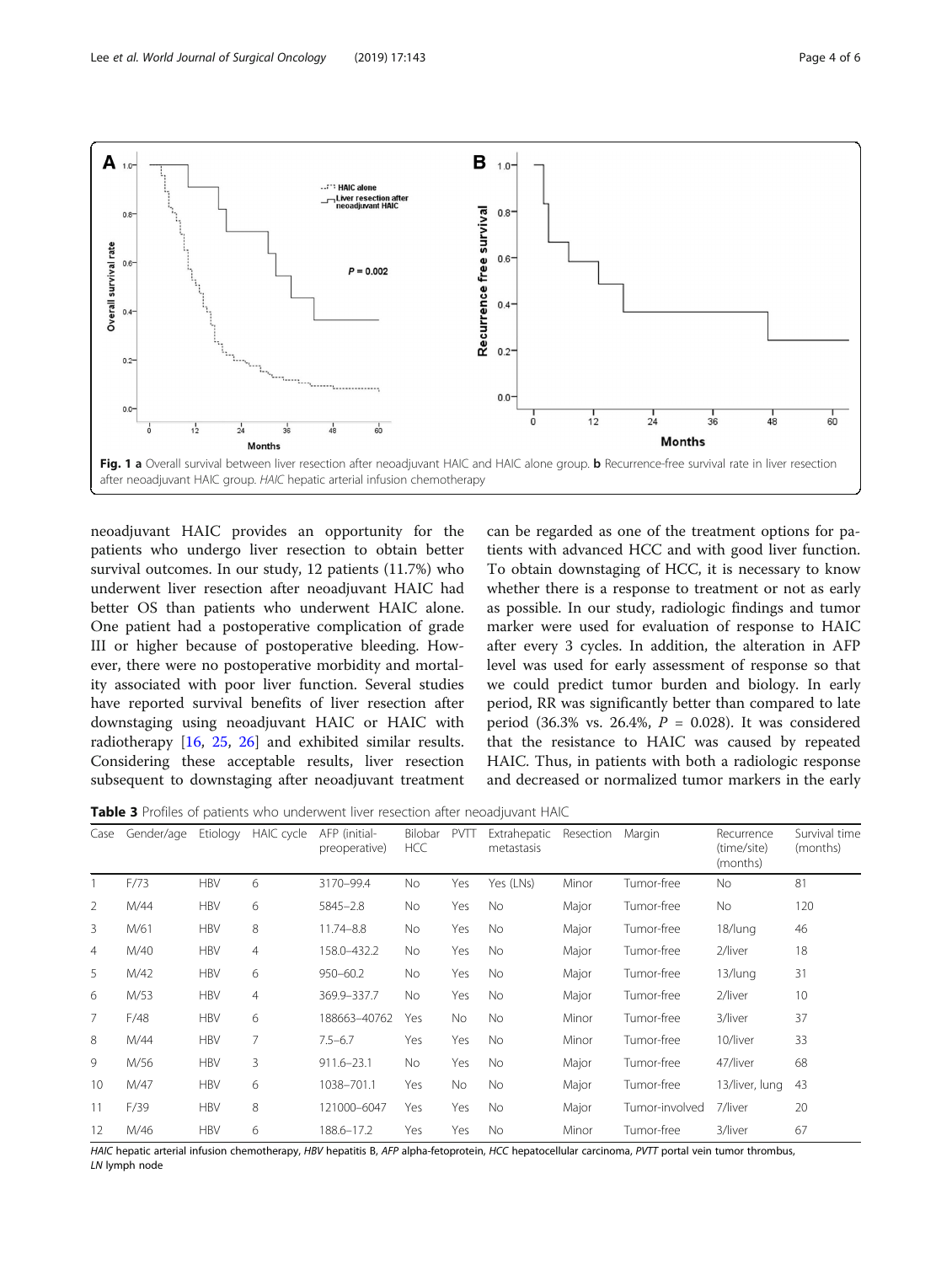<span id="page-4-0"></span>Table 4 Prognostic factors associated with overall survival of **HAIC** 

| Risk factors                       | Univariate | Multivariate        |           |  |  |
|------------------------------------|------------|---------------------|-----------|--|--|
|                                    | $P$ value  | HR (95% CI)         | $P$ value |  |  |
| Age (years)                        | 0.123      |                     |           |  |  |
| Gender                             | 0.870      |                     |           |  |  |
| Total bilirubin (mg/dL)            | 0.033      | 1.312 (0.943-1.825) | 0.108     |  |  |
| Platelet $(x 10^3/mL)$             | 0.342      |                     |           |  |  |
| Albumin (g/dL)                     | 0.556      |                     |           |  |  |
| PT (%)                             | 0.153      |                     |           |  |  |
| AFP (ng/mL)                        | 0.446      |                     |           |  |  |
| PIVKA-II (m AU/mL)                 | 0.205      |                     |           |  |  |
| Tumor size                         | 0.446      |                     |           |  |  |
| Tumor number                       | 0.105      |                     |           |  |  |
| Previous locoregional<br>treatment | 0.528      |                     |           |  |  |
| <b>PVTT</b>                        | 0.407      |                     |           |  |  |
| Extrahepatic metastasis            | 0.595      |                     |           |  |  |
| HAIC cycle                         | 0.119      |                     |           |  |  |
| Liver resection after HAIC         | 0.001      | 3.480 (1.587-7.630) | 0.002     |  |  |

HAIC hepatic arterial infusion chemotherapy, HR hazard ratio, CI, confidence interval, PT prothrombin time, AFP alpha-fetoprotein, PIVKA-II proteins induced by vitamin K antagonist-II, PVTT portal vein tumor thrombus, ORR objective response rate

period, we recommend repeat evaluation resectability as early as possible. And if possible, liver resection should be considered to obtain survival benefits before progression of HCC or resistance to HAIC. On the contrary, in case of increase in AFP value during the treatment, precise evaluation of response to HAIC should be carried out. And if resistance to HAIC is predicted, switching to other treatments should be considered at an early period.

In several studies, 1- and 5-year RFS after hepatectomy in HCC patients were reported to range from 65 to 72% and from 30 to 39%, respectively. The median time to recurrence was 22 to 34 months [[27,](#page-5-0) [28](#page-5-0)]. Although our study showed worse outcomes than previous studies, we hypothesize that our results could be acceptable while considering the fact that we analyzed patients with advanced HCC subsequent to downstaging after neoadjuvant HAIC.

In this study, patients with extrahepatic metastasis were included. Although HAIC with focus on intrahepatic lesions and extrahepatic metastasis has not responded well, intrahepatic lesions were considered as a significant prognostic factor in survival rather than extrahepatic metastasis in previous studies [\[7](#page-5-0), [29,](#page-5-0) [30\]](#page-5-0). In the present study, extrahepatic metastasis was not identified as a significant factor in OS. Thus, it is proposed that the use of HAIC could be considered in patients with extrahepatic metastasis.

One of the limitations of this study was that there was no consensus for the standard treatment protocol of HAIC. A number of studies have reported various treatment regimen for HAIC. Most commonly used regimens are 5-fluorouracil with low-dose cisplatin (FP), and others are cisplatin alone, high-dose FP, FP plus interferon, FP plus leucovorin and FP plus epirubicin [\[3,](#page-5-0) [7](#page-5-0)–[9](#page-5-0), [13,](#page-5-0) [14,](#page-5-0) [31](#page-5-0)]. We designed a treatment protocol using low-dose FP. However, the optimal regimen for HAIC still remains a controversial issue. In addition, the included data from a single institution were retrospectively analyzed; hence, we could not completely exclude the selection-bias and could not obtain a sufficient number of cases. Apparently, though it is difficult to conduct randomized controlled trials for HAIC because of ethical issues, further investigations for optimization of HAIC protocol and a large-scale multicenter study are needed.

#### Conclusion

HAIC could be another alternative for the treatment of advanced HCC in patients with good liver function. If liver resection is possible after neoadjuvant HAIC, liver resection would provide better outcomes than HAIC alone.

#### Abbreviations

AFP: Alpha-fetoprotein; CR: Complete response; DCR: Disease control rate; FP: 5-fluorouracil with cisplatin; HAIC: Hepatic arterial infusion chemotherapy; HCC: Hepatocellular carcinoma; MST: Median survival time; OS: Overall survival; PD: Progressive disease; PR: Partial response; PVTT: Portal vein tumor thrombus; RFS: Recurrence-free survival; RR: Response rate; SD: Stable disease

#### Acknowledgements

Not applicable.

#### Authors' contributions

BHL and SSY planned and designed the study. BHL collected the data. BHL, CWC, and DSL analyzed and interpreted the patient data. CWC, DSL, and SSY commented on drafts of the paper. BHL was a major contributor in writing the manuscript. All authors read and approved the final manuscript.

#### Funding

The authors declare that they have no funding.

#### Availability of data and materials

The anonymized data used and/or analyzed during the current study are available from the corresponding author on reasonable request.

#### Ethics approval and consent to participate

This study was approved by the Institutional Review Board of Yeungnam University Medical Center, Daegu, Republic of Korea (IRB no. 2018-12-016-001).

#### Consent for publication

Not applicable

#### Competing interests

The authors declare that they have no competing interests.